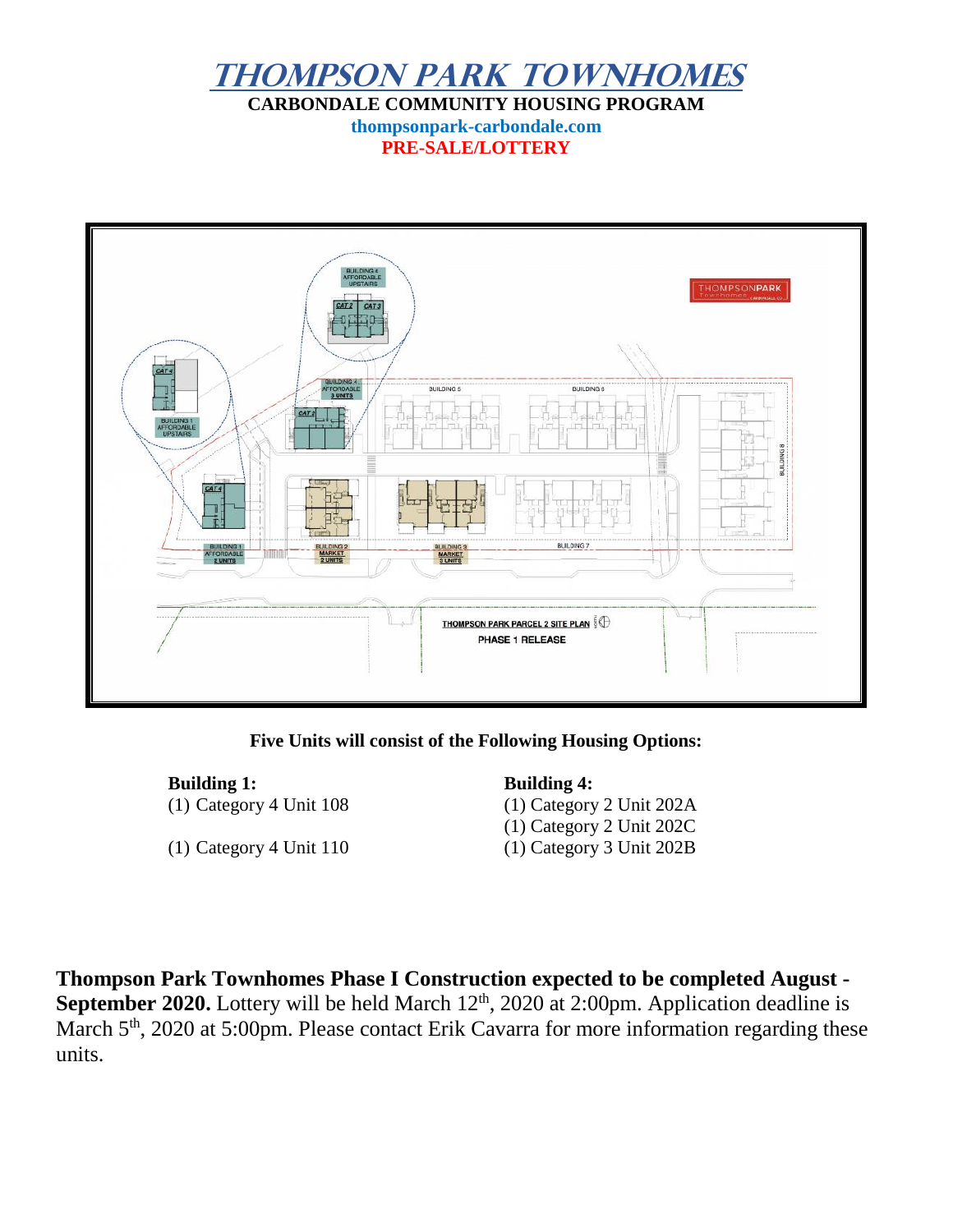# **Thompson Park Townhomes CARBONDALE COMMUNITY HOUSING PROGRAM Pre-Sale**

# **PART I. COMMUNITY HOUSING CATEGORIES**

The Town's goal is to establish and implement a plan to have new development provide housing within the community at sales prices which are attainable to persons and families of various incomes. In order to carry out this objective, community housing units are categorized to reflect which income levels they are to service as set forth in Sections 1 and 2 below. The maximum gross household income and maximum net assets for each income category are set forth in Table I.

#### *TABLE I*

# **Category 2 Category 3 Category 4** 0 Dependents **\$78,600 \$94,320 \$117,900** 1 Dependent **\$86,100 \$101,820 \$125,400** 2 Dependents **\$93,600 \$109,320 \$132,900** 3 or more Dependents **\$101,100 \$116,820 \$140,400**

**MAXIMUM GROSS INCOMES AND ASSETS BY CATEGORY 2019**

Income Categories: A household may qualify to purchase a unit in a higher Income Category. Persons in the next higher Income Category may bid on lower Income Category units; however, bidders qualifying for the unit Income Category have priority.

 *Maximum Net Assets \$175,000 \$200,000 \$225,000*

Net Assets: Net Assets do not include retirement instruments. Persons age 65 and over are allowed a 50% increase in net assets.

R.O.: Resident Owner-Occupied units have no income or asset limits.

HUD AMI: The Income Categories correspond to the current HUD Area Median Income (AMI) for Garfield County. Categories 1 through 4 represent 80%, 100%, 120% and 150% AMI respectively. The Town of Carbondale begins its income categories with the Garfield County 4-person household and adds dependents from that benchmark.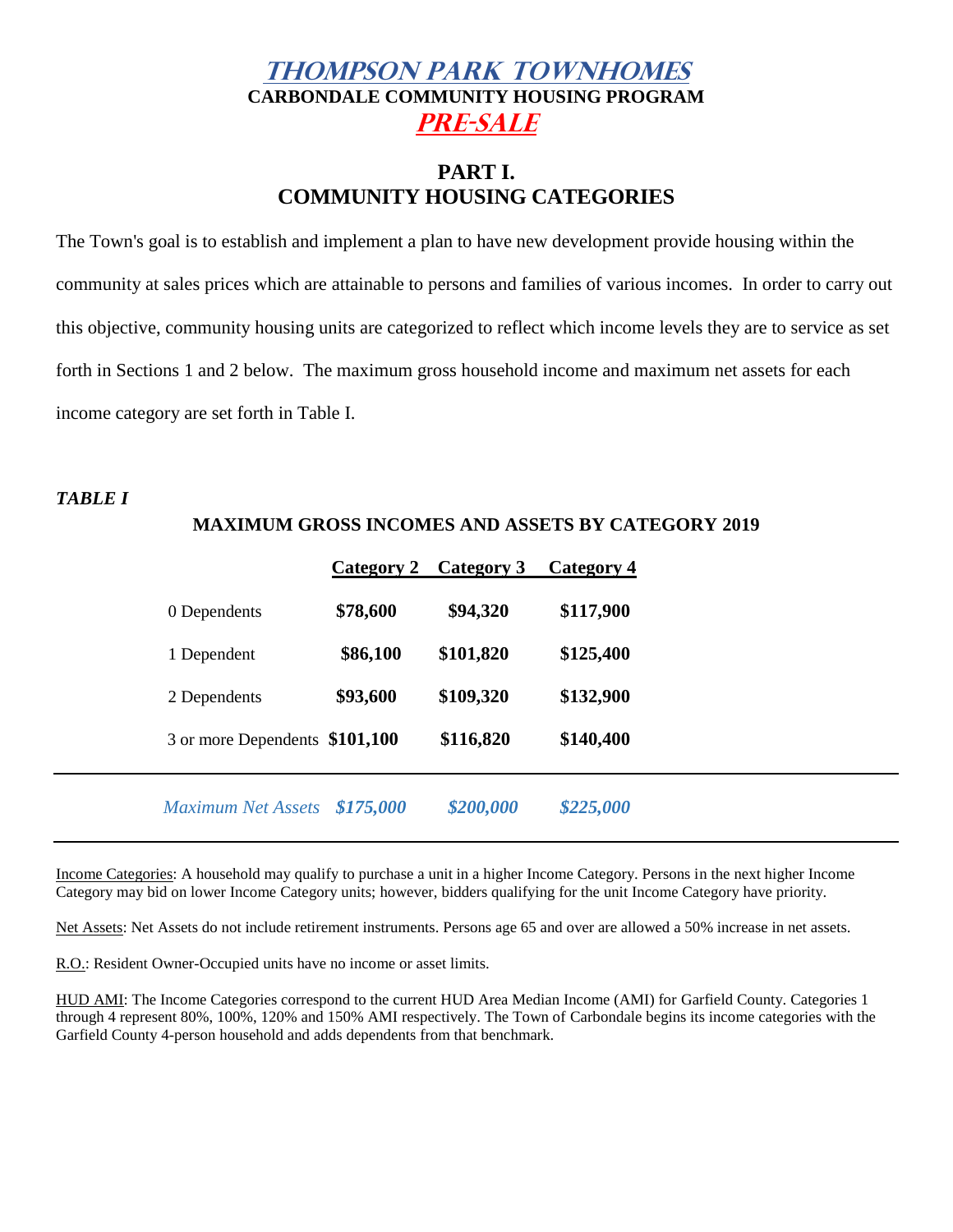#### **QUALIFICATIONS TO OCCUPY COMMUNITY HOUSING**

The deed restriction for a community housing unit requires owner occupancy. To initially qualify for and be eligible to occupy a community housing unit, a person must meet all of the following criteria.

- A. A qualified person must be a full-time employee working in the Roaring Fork Valley employed at a location for a business with its principal office located in the area from Aspen to Parachute, including Redstone and Marble ("Employment Area") with priority to persons who live or work within the boundaries of the Town of Carbondale, a retired person who has been a full-time employee in the Employment Area a minimum of four years immediately prior to his or her retirement with priority to persons who live or work within the boundaries of the Town of Carbondale, or a disabled person who has been a full-time employee in the Employment Area a minimum of two years immediately prior to their disability ( as defined in the Definitions); or the spouse or dependent of any such qualified employee, retired person, or disabled person.
- B. A qualified person, upon purchase of the unit, shall occupy the unit as their primary residence. The owner shall be deemed to have ceased to use the unit as his or her sole and exclusive place of residence by accepting permanent employment outside of the Employment Area, or residing in the unit fewer than nine (9) months out of any twelve (12) months.
- C. A qualified person must not own developed residential real estate or a mobile home in those portions of Eagle, Garfield, Gunnison or Pitkin Counties which are part of the Roaring Fork River drainage, or must list for sale, at competitive market prices, the residential real estate or mobile home prior to or simultaneously with closing on the community housing unit. If the property is not sold by the time of closing on purchase of the community housing unit, it must remain listed until sold. If the owner of the other residential property desires to rent that property prior to sale, the owner shall be required to rent such property as community housing in accordance with the Guidelines at the income category determined by the Town to be appropriate under the circumstances. If an individual owns vacant land in those portions of Eagle, Garfield, Gunnison or Pitkin Counties, which are part of the Roaring Fork drainage, while owning a housing unit, as soon as the land is improved with a residence, the individual must relinquish the community housing unit by listing and selling the ownership interest in that unit.
- D. A qualified person must have total current household income no greater than the maximum amount specified above for the particular category of housing. Persons in the next higher income category may bid on a unit but will be last in priority to income-qualified applicants and can only be considered if there is no other income-qualified applicant at the time of application; the income category of the unit remains consistent with the original sale category and future sales will always give priority to incomequalified households within that category.

Full-Time Employee = minimum employment of at least one household member working 30 hours per week, 9 months per year.

Co-ownership and Co-signing – Co-signers may be approved for ownership of the affordable housing unit but shall not occupy the unit unless qualified under the Carbondale Affordable Housing Guidelines. Individuals using a co-signer must earn at least 75% of the income needed to qualify for the purchase of the unit.

**PRIORITY:** Applicants who live or work within the town boundaries of Carbondale will have *first priority* in the lottery and will be drawn first.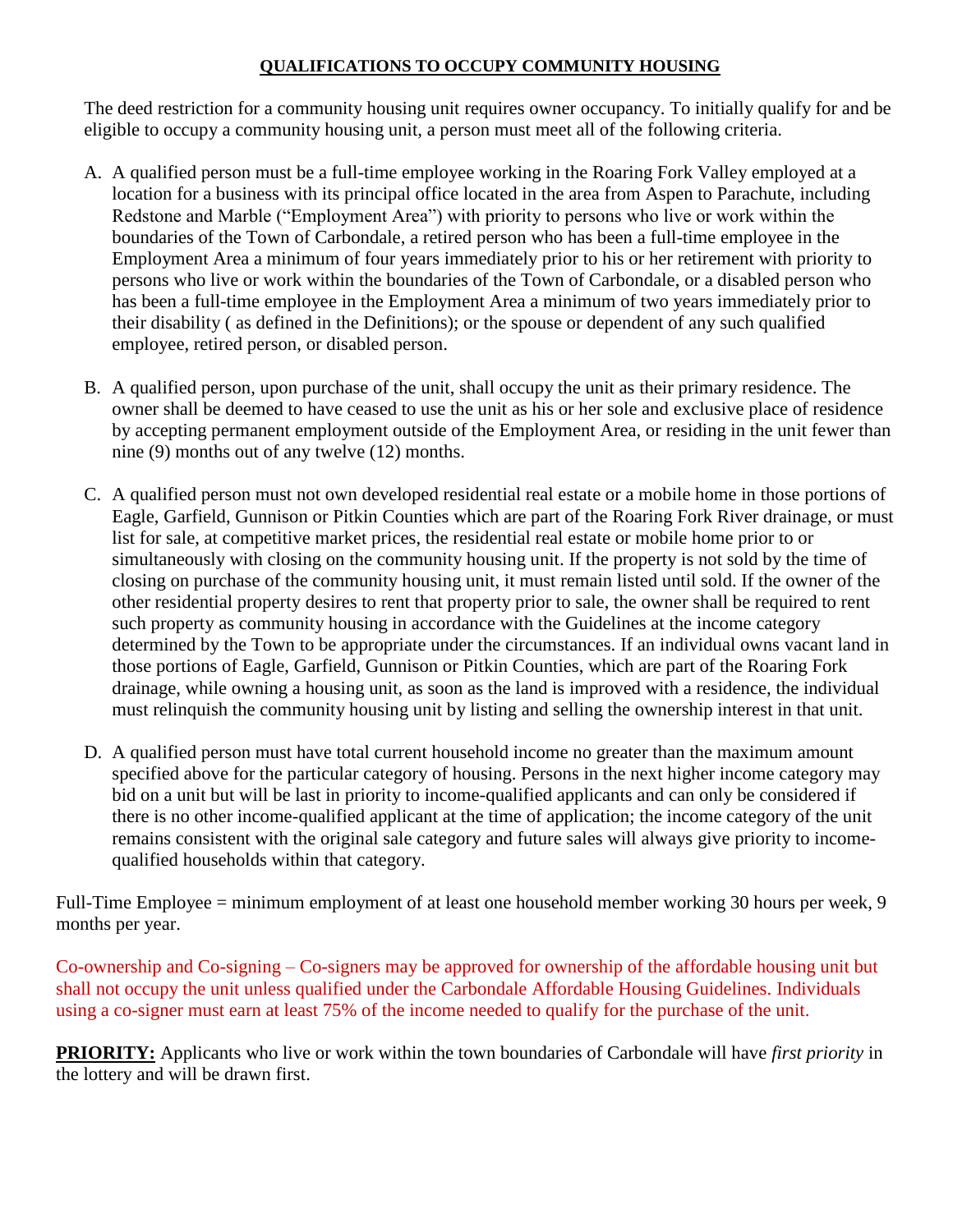# **Thompson Park – Pre-Sale CARBONDALE COMMUNITY HOUSING PROGRAM APPLICATION FORM**

#### **Thompson Park- Pre-sale:**

**2 units at Category 2 Pricing-- \$306,818**

- **Building 4, Unit 202A:**
- **Building 4, Unit 202C:**

**1 unit at Category 3 Pricing--- \$375,012**

• **Unit 202B:**

**2 units at Category 4 Pricing-- \$460,242**

- **Building 1, Unit 108:**
- **Building 1, Unit 110:**

#### **Application**

To receive a letter of eligibility to purchase, please complete an application packet by **March 5th, 2020 at 5:00pm** and submit to the address below (no faxed or emailed applications). **Mailed applications will be accepted as long as post marked by deadline date.** All information is confidential.

> Katherine Gazunis Kristel Langford 1430 Railroad Avenue, Unit F 1430 Railroad Ave, Unit F Rifle, CO 81650 Rifle, CO 81650 **970-625-3589 or 970-945-3072 970-625-3589 ext. 104**

Executive Director Affordable Housing Program Manager

#### **Open House Visit**

An Open House visit will be on **Sunday, March 1st, 2020 from 12pm-2pm**. Please contact Erik Cavarra for more information.

Erik Cavarra Managing Broker | Licensed Partner Preferred Broker Snowmass Club Engel & Völkers Snowmass [0239 Snowmass Club Circle](https://maps.google.com/?q=0236+Snowmass+Club+Circle&entry=gmail&source=g) | P.O. Box G-2 | Snowmass Village, CO 81615 Tel: [+1 970.923.0817](tel:(970)%20923-0817) Mobile: [+1 970.618.9733](tel:(970)%20618-9733) Internet: [www.thompsonpark-carbondale.com](http://www.thompsonpark-carbondale.com/) Mail to: [erik.cavarra@evusa.com](mailto:erik.cavarra@evusa.com)

#### **Lottery**

A lottery will be held among eligible applicants on **March 12th, 2020 at 2:00pm** at the Garfield County Housing Authority in Rifle, CO. The lottery will determine the priority order among eligible applicants to purchase the home**. If no eligible buyers submit an application by March 5th, 2020 at 5:00pm, applications will be taken on a first come, first served basis.**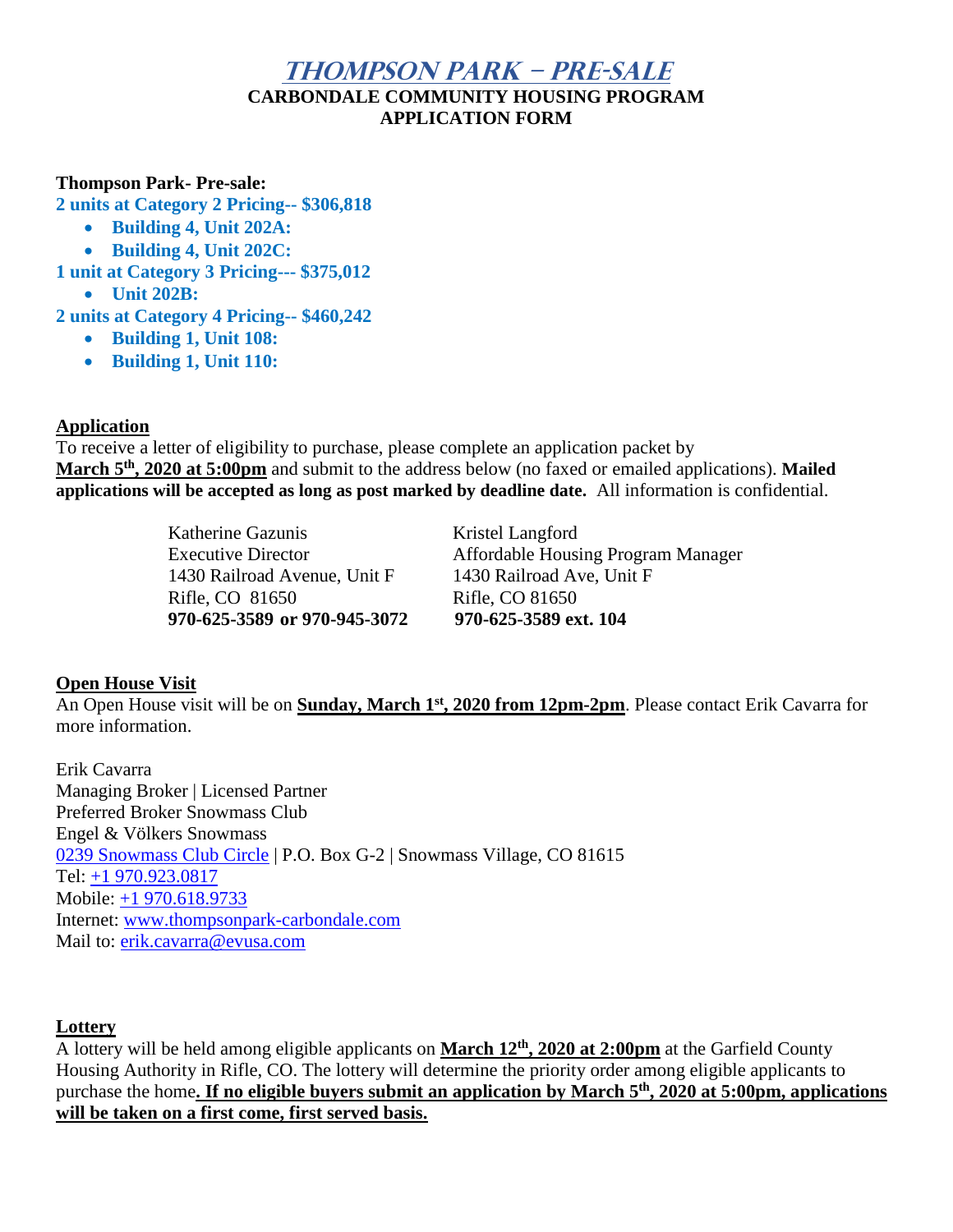# **Thompson Park – Pre-Sale CARBONDALE COMMUNITY HOUSING PROGRAM APPLICATION FORM**

#### **Thompson Park - Pre-sale:**

If applying by yourself, only fill out Applicant column. If two adults are applying, fill out both columns individually. If you have questions please call Garfield County Housing Authority at 970-945-3072.

| <b>APPLICANT</b>                       |  | <b>CO-APPLICANT</b> |  |
|----------------------------------------|--|---------------------|--|
|                                        |  |                     |  |
|                                        |  |                     |  |
|                                        |  |                     |  |
|                                        |  |                     |  |
| <b>PHONE</b>                           |  |                     |  |
|                                        |  |                     |  |
|                                        |  |                     |  |
| <b>ACTUAL START DATE OF EMPLOYMENT</b> |  |                     |  |

**LIST NAMES OF OTHER OCCUPANTS AND RELATIONSHIP**. For a child or children to qualify as an additional person for purposes of household income categories, the child or children must be living with you at least half the year. We will require documentation in joint custody situations.

|         | <b>NAME</b> | <b>RELATIONSHIP</b> | <b>AGE</b> |
|---------|-------------|---------------------|------------|
| ı.      |             |                     |            |
| າ<br>۷. |             |                     |            |
| 3.      |             |                     |            |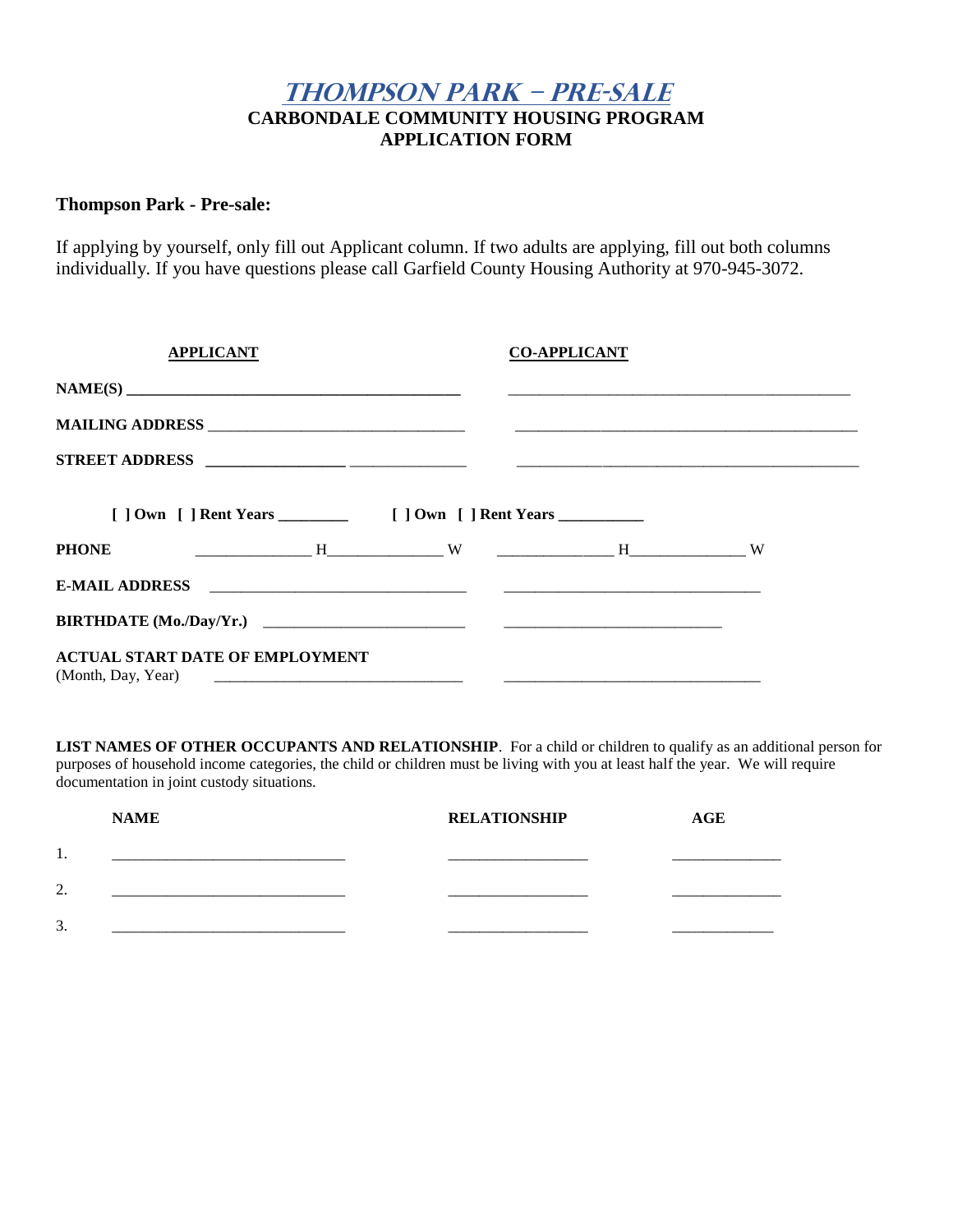#### **EMPLOYEE HOUSING APPLICATION PACKET**

All information is completely confidential.

Please fill out the attached forms according to the following instructions and return the completed packet to Garfield County Housing Authority (GCHA). GCHA cannot accept incomplete applications.

#### **Application Packet Checklist:**

APPLICATION FORM – Completed

VERIFICATION OF ACCURATE AND TRUE INFORMATION – Sign and complete this form verifying the information you are supplying to GCHA is complete and accurate.

 $EMPLOYMENT/INCOME FORM(S) - signed by you and your employer$ 

ASSET/LIABILITY INFORMATION SHEET – Fill out the dollar amounts to the best of your knowledge. Each individual applying for a unit MUST fill out this form completely. **All asset information must be accompanied by most recent statements including: checking, savings, cd's, IRA's, retirement, and investment dividends**.

DISCLOSURE OF OWNERSHIP OF OTHER REAL ESTATE

AUTHORIZATION TO OBTAIN COPY OF LOAN APPLICATION

#### GRIEVANCE POLICY

#### ACCEPTANCE OF COMMUNITY HOUSING GUIDELINES PROCEDURES

#### **ALSO ATTACH:**

**1**. A complete copy of the last two (2) years' federal income tax returns and W-2's pertaining to these income tax returns.

**2**. Self-employed individuals will need to provide profit and loss statements, Colorado Income tax returns for the past year, and any other additional documentation proving that the business is in the Roaring Fork Valley. Additional documentation could include a business license, client references, etc.

**3**. Copies of two of your most recent pay stubs for all employment

**4**. Current statements for all assets (bank accounts, savings accounts, IRAs, etc.) indicating current Balance, interest rate, or annual dividend or documentation for other assets (real estate, etc.)

#### **5**. *Letter from a lender indicating (Pre-qualification letter)*

- *Your debt to income ratio*
- *Your projected total housing payment to include principal, interest, taxes and insurance (PITI) as well as home owner's association dues.*
- *If you own other property within the Roaring Fork Valley, it must currently be listed for sale with a realtor. Your lender letter MUST indicate that you qualify to carry two mortgages in order to apply.*

*This information helps demonstrate that you have the ability to obtain a mortgage loan for the community housing unit you wish to purchase.*

**6**. Copy of your driver's license or passport

7. Copy of your Social Security card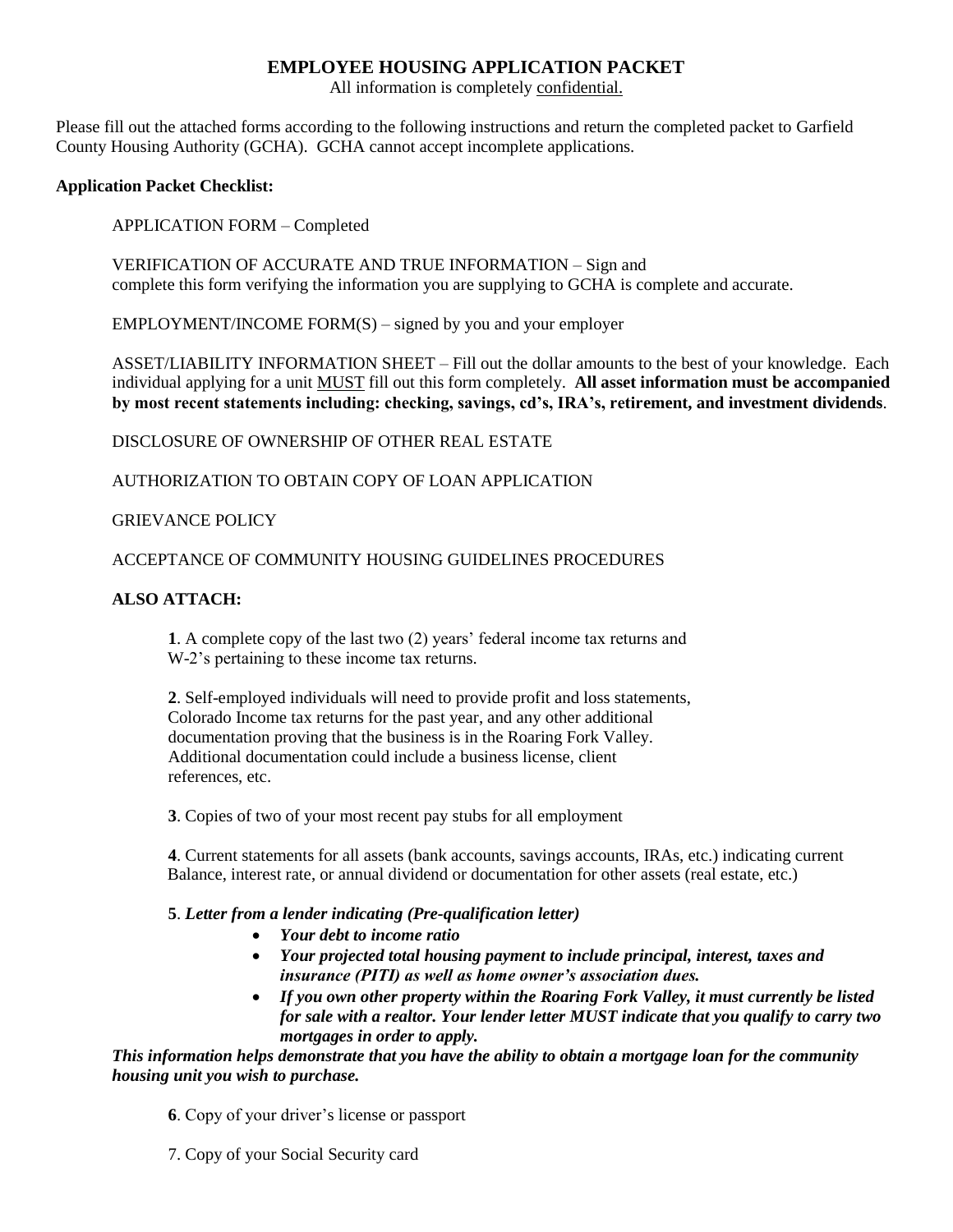#### **VERIFICATION OF TRUE AND ACCURATE INFORMATION**

I (We) hereby verify that all information provided is accurate and true. It is understood that I (We) will be disqualified from the application and approval process by Garfield County Housing Authority if it is determined that any or all information is inaccurate or non-verifiable. I (We) shall be notified by Garfield County Housing Authority as to my/our subsequent disqualification and the reasons thereof.

| Signature(s) | Date |
|--------------|------|
| Signature(s) | Date |
| Signature(s) | Date |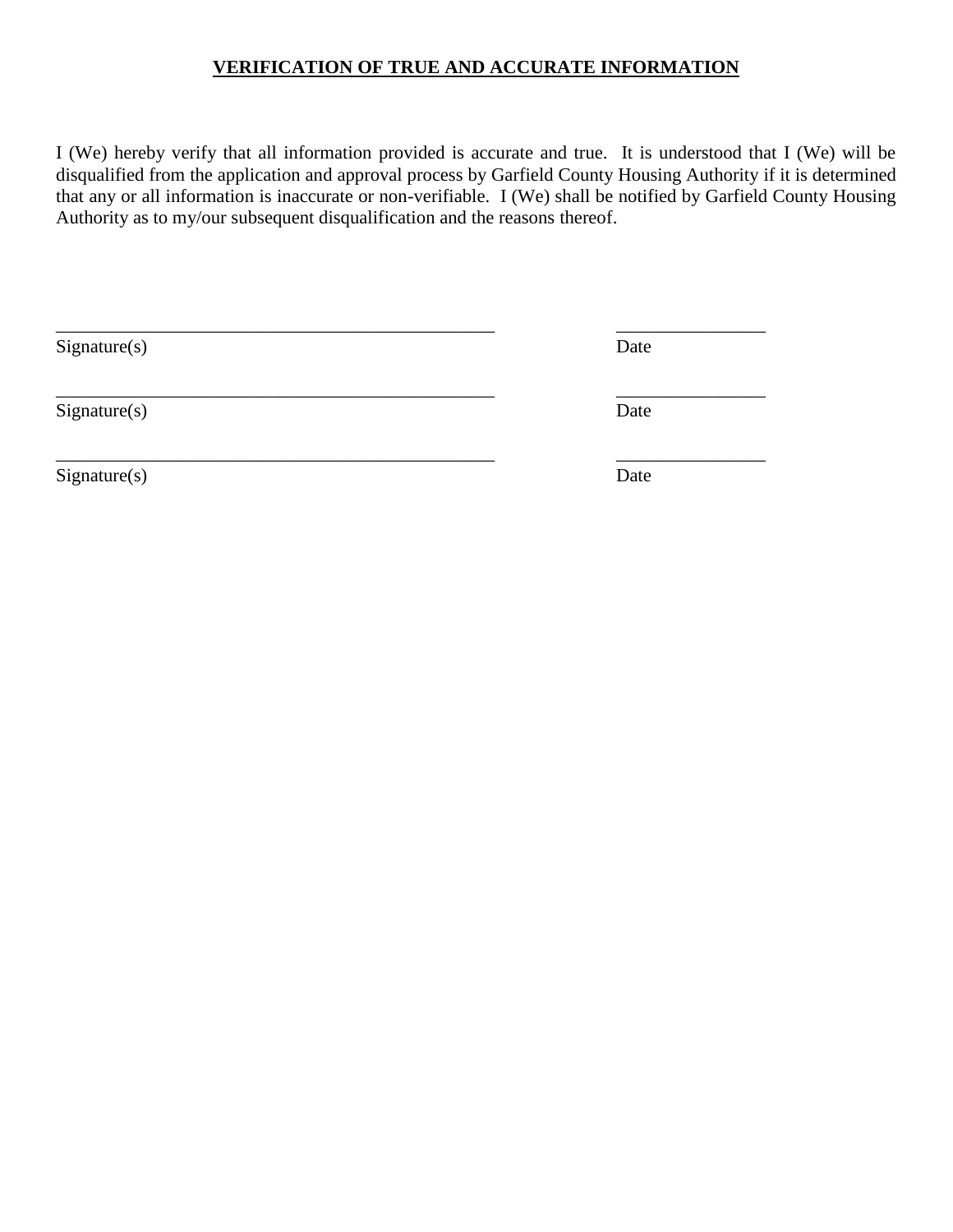#### **EMPLOYMENT INFORMATION**

#### **APPLICANT**

| <b>EMPLOYER NAME</b>  |                     |  |  |
|-----------------------|---------------------|--|--|
| Address               |                     |  |  |
| Phone Number          |                     |  |  |
| <b>Contact Person</b> |                     |  |  |
| Dates of Employment   |                     |  |  |
| <b>EMPLOYER NAME</b>  |                     |  |  |
| Address               |                     |  |  |
| Phone Number          |                     |  |  |
| <b>Contact Person</b> |                     |  |  |
| Dates of Employment   |                     |  |  |
| <b>EMPLOYER NAME</b>  |                     |  |  |
| Address               |                     |  |  |
| Phone Number          |                     |  |  |
| <b>Contact Person</b> |                     |  |  |
| Dates of Employment   |                     |  |  |
|                       | <b>CO-APPLICANT</b> |  |  |
| <b>EMPLOYER NAME</b>  |                     |  |  |
| Address               |                     |  |  |
| Phone Number          |                     |  |  |
| <b>Contact Person</b> |                     |  |  |
| Dates of Employment   |                     |  |  |
| <b>EMPLOYER NAME</b>  |                     |  |  |
| Address               |                     |  |  |
| Phone Number          |                     |  |  |
| <b>Contact Person</b> |                     |  |  |
| Dates of Employment   |                     |  |  |
| <b>EMPLOYER NAME</b>  |                     |  |  |
| Address               |                     |  |  |
| Phone Number          |                     |  |  |
| <b>Contact Person</b> |                     |  |  |
| Dates of Employment   |                     |  |  |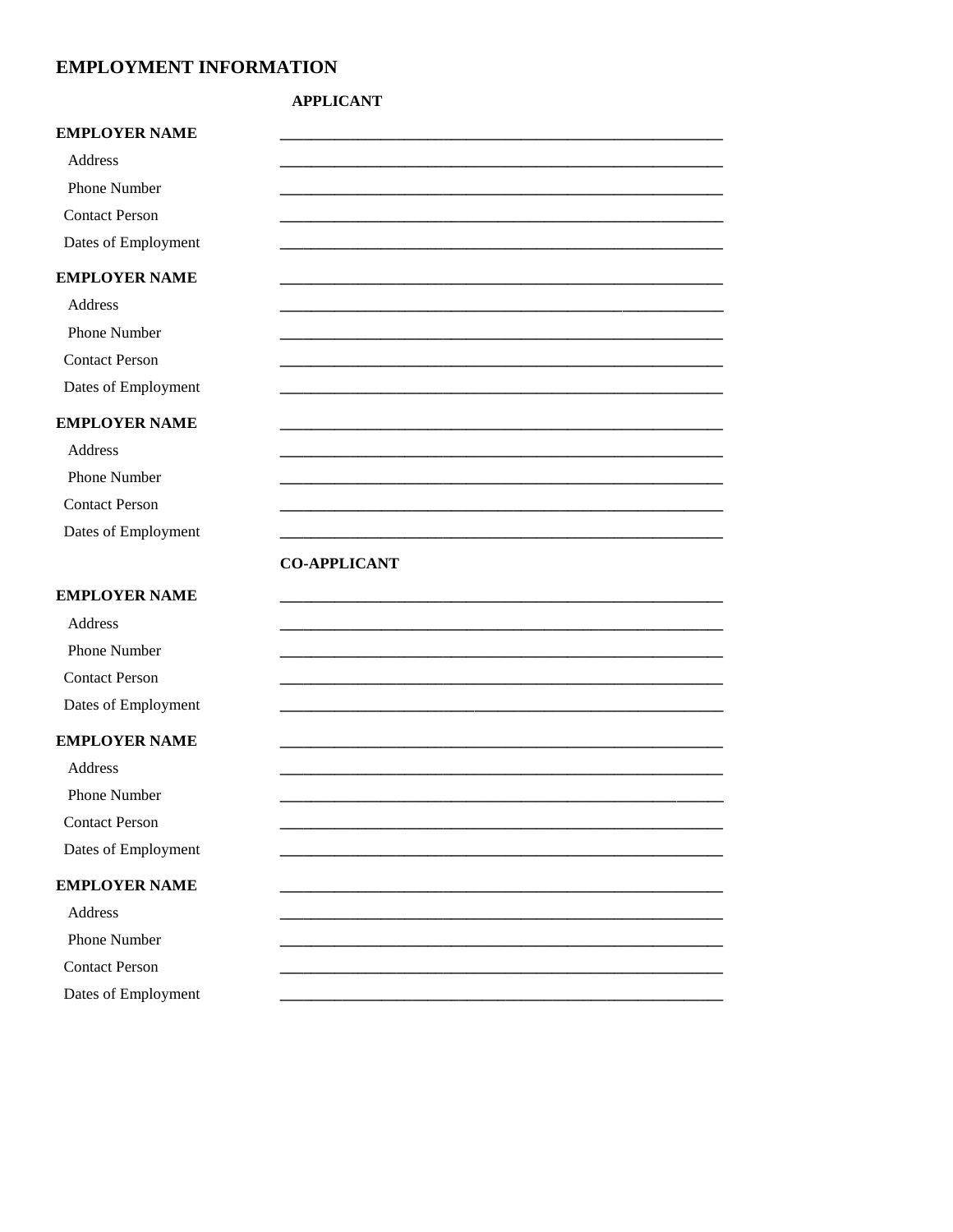#### **EMPLOYMENT/INCOME VERIFICATION**

Please complete a copy of this form for each applicant and for each employer, including seasonal employers. Make additional copies of this form if necessary.

I give my permission to the Garfield County Housing Authority (GCHA) to obtain income and employment information required for this application. GCHA will contact my employer(s) to verify information below.

(Applicant sign on the line above)

\_\_\_\_\_\_\_\_\_\_\_\_\_\_\_\_\_\_\_\_\_\_\_\_\_\_\_\_\_\_\_\_\_\_\_\_\_\_\_\_\_\_\_

| Please list current employer and income: |  |  |
|------------------------------------------|--|--|
| <b>PLACE OF EMPLOYMENT</b>               |  |  |
| <b>ADDRESS</b>                           |  |  |
| <b>GROSS MONTHLY INCOME</b>              |  |  |
| <b>GROSS ANNUAL INCOME</b>               |  |  |
| <b>COMMISSIONS, DIVIDENDS,</b>           |  |  |
| <b>EXTRA INCOME</b>                      |  |  |

\_\_\_\_\_\_\_\_\_\_\_\_\_\_\_\_\_\_\_\_\_\_\_\_\_\_\_\_\_\_\_\_\_\_\_\_\_\_\_\_\_\_\_\_\_\_\_\_\_\_\_\_\_\_\_\_\_\_\_\_\_\_\_\_\_\_\_\_\_\_\_\_\_\_\_\_\_\_\_\_\_\_\_\_\_

\_\_\_\_\_\_\_\_\_\_\_\_\_\_\_\_\_\_\_\_\_\_\_\_\_\_\_\_\_\_\_\_\_\_\_\_\_\_\_\_\_\_\_\_\_\_\_\_\_\_\_\_\_\_\_\_\_\_\_\_\_\_\_\_\_\_\_\_\_\_\_\_\_\_\_\_\_\_\_\_\_\_\_\_\_

**To be completed by employer.**

I verify that the above information is accurate and true:

Employer signature and title Date

Printed name of the above Telephone number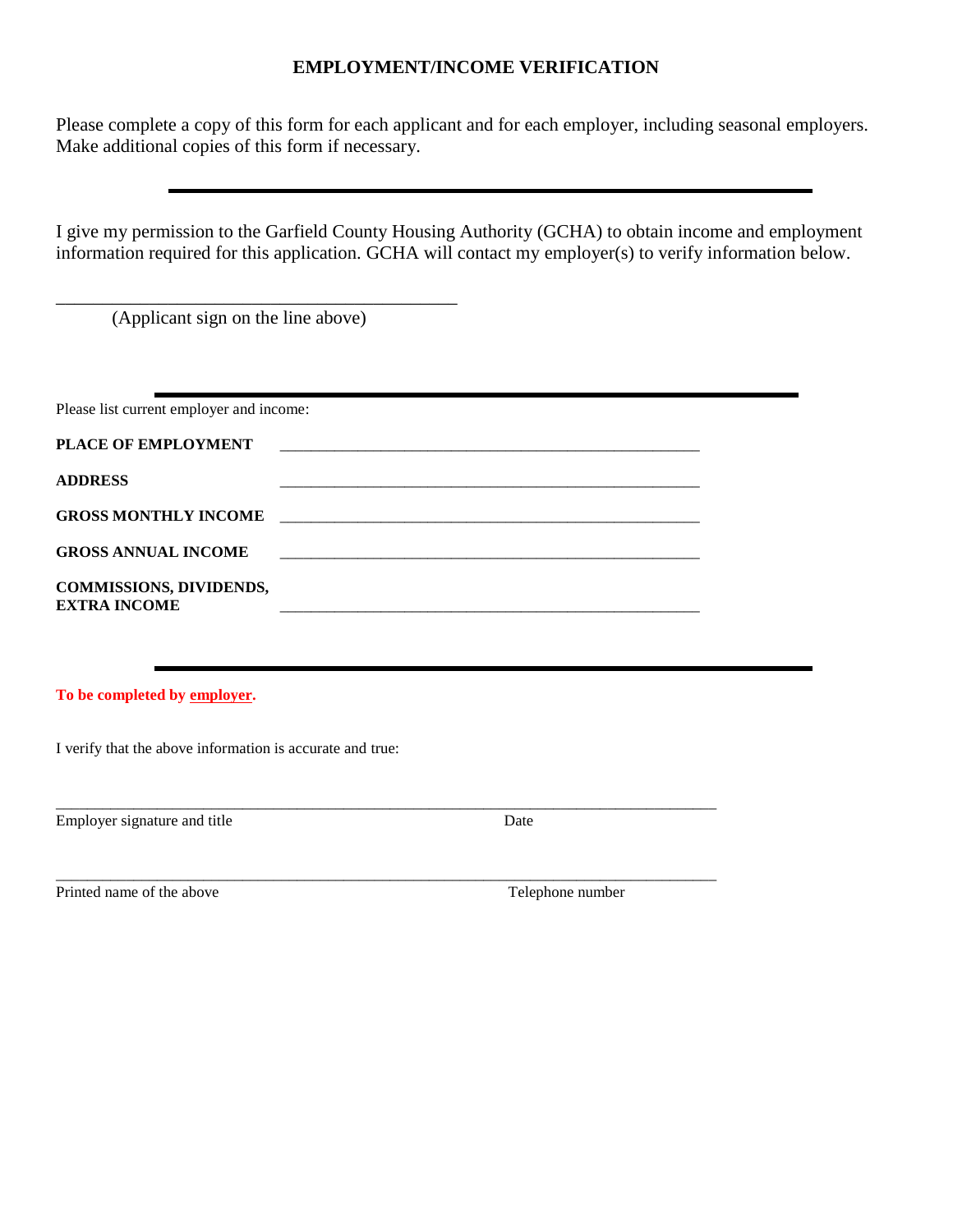# **ASSET/LIABILITY INFORMATION SHEET**

If you are filling out a joint application, please list information only once. List name and approximate amount in account.

| <b>ASSETS</b>                                                          | <b>APPLICANT</b>                                                                                                            | <b>CO-APPLICANT</b>                                                                                                                   |
|------------------------------------------------------------------------|-----------------------------------------------------------------------------------------------------------------------------|---------------------------------------------------------------------------------------------------------------------------------------|
| Checking Account(s)<br>Name of Bank<br>Amount in Account               | \$<br><u> 1980 - Jan James James Barnett, fransk politik (d. 1980)</u>                                                      | \$                                                                                                                                    |
| Savings Account(s)<br>Name of Bank<br>Amount in Account                | $\sim$                                                                                                                      | $\mathbb{S}$                                                                                                                          |
| Stocks & Bonds<br>(Company Name<br>and Description)                    | <u> 1980 - Johann Barbara, martin amerikan basar dan bagi dan bagi dalam bagi dalam bagi dalam bagi dalam bagi da</u><br>\$ | <u> 1989 - Johann Stein, martin santa bashkar (</u><br><u> 1989 - Johann Barn, mars an t-Amerikaansk politiker (</u><br>\$            |
| Vested Interest in a<br><b>Retirement Fund</b>                         | the contract of the contract of the contract of the contract of the contract of<br>\$                                       | <u> 1989 - Johann John Stone, markin amerikan bisa di sebagai pertama dan bagi pertama dan bagi pertama dan bagi </u><br>$\mathbb{S}$ |
| Net Worth of<br>Business (s) Owned<br>(Attach Financial<br>Statements) | $\mathbb{S}^-$                                                                                                              | \$                                                                                                                                    |
| <b>Automobiles Owned</b><br>as Assets<br>(Make, Model & Year)          | $\mathbb{S}^-$<br><u> 1980 - Jan Barbarat, manala</u>                                                                       | \$                                                                                                                                    |
| Other Assets:                                                          | \$                                                                                                                          | \$                                                                                                                                    |
| <b>TOTAL ASSETS</b>                                                    | \$                                                                                                                          | \$                                                                                                                                    |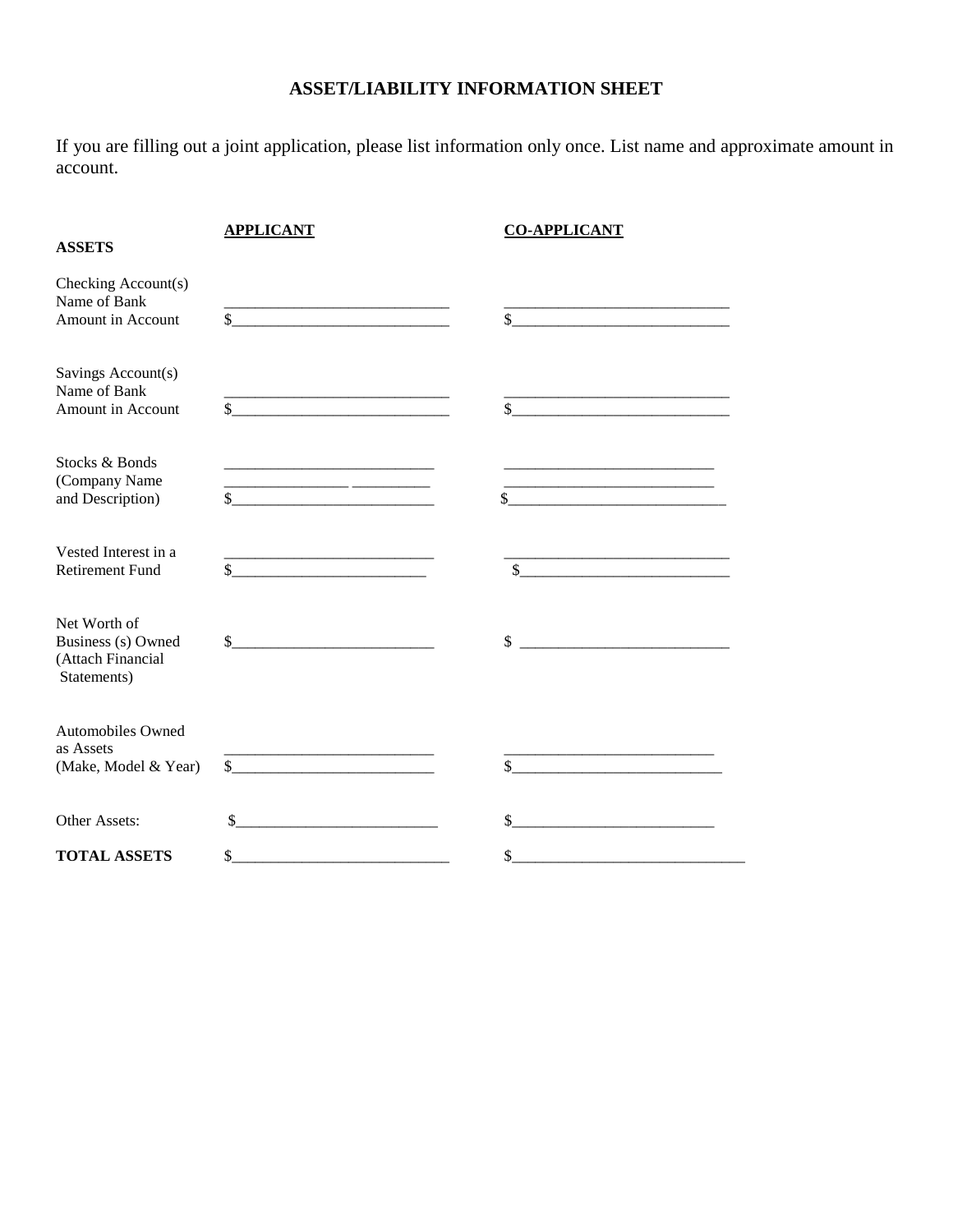#### **LIABILITIES:**

| Name of Company &                                    |                                                                                                                            |                                                                                                                                |  |
|------------------------------------------------------|----------------------------------------------------------------------------------------------------------------------------|--------------------------------------------------------------------------------------------------------------------------------|--|
| <b>Unpaid Balance</b>                                | \$                                                                                                                         | $\mathbb{S}$                                                                                                                   |  |
| Name of Company &<br><b>Unpaid Balance</b>           | <u> 1989 - Jan James James, politik eta idazlea (</u>                                                                      | <u> 1989 - Johann John Stone, mars et al. 1989 - John Stone, mars et al. 1989 - John Stone, mars et al. 1989 - John Stone</u>  |  |
|                                                      | $\mathsf{\$}$                                                                                                              | $\mathbb{S}$                                                                                                                   |  |
|                                                      |                                                                                                                            |                                                                                                                                |  |
| Name of Company $\&$<br><b>Unpaid Balance</b>        |                                                                                                                            |                                                                                                                                |  |
|                                                      | <u> La Carlo Carlo Carlo Carlo Carlo Carlo Carlo Carlo Carlo Carlo Carlo Carlo Carlo Carlo Carlo Carlo Carlo Car</u><br>\$ | <u> 2000 - Jan James James Jan James James James James James James James James James James James James James Jam</u><br>$\sim$ |  |
| Alimony/Child Support/<br>Separate Maintenance       |                                                                                                                            |                                                                                                                                |  |
| Payments, etc.                                       | $\mathbb{S}$                                                                                                               | $\mathcal{S}$                                                                                                                  |  |
| <b>TOTAL LIABILITIES</b> \$                          |                                                                                                                            | \$                                                                                                                             |  |
| <b>TOTAL NET ASSETS</b><br>(Assets less liabilities) | $\frac{1}{2}$                                                                                                              | \$                                                                                                                             |  |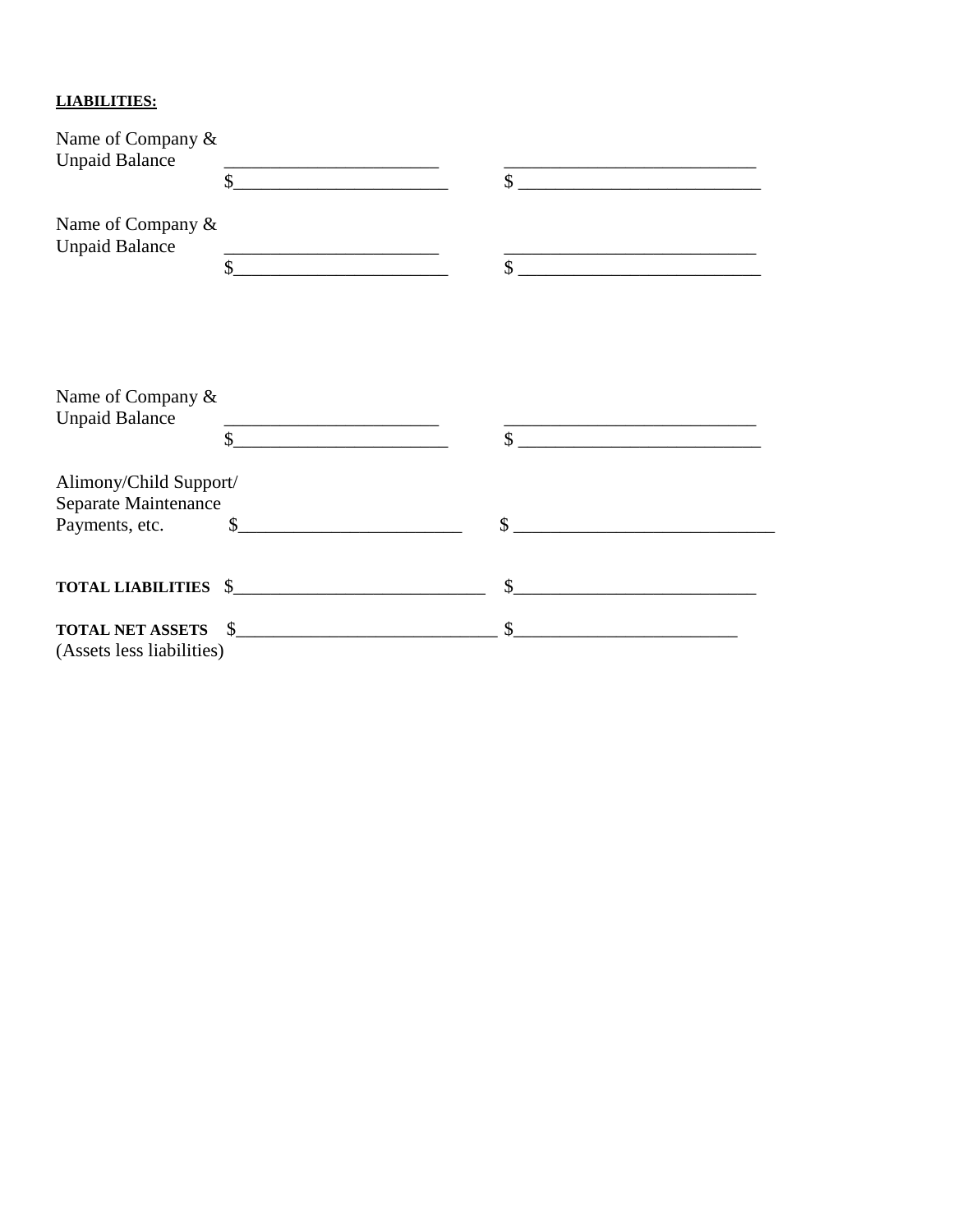# **DO YOU OWN ANY PROPERTY?**

|                                                          | <b>APPLICANT</b><br>$[$ ] Yes $[$ ] No                                                                               | <b>CO-APPLICANT</b><br>$[$ ] Yes $[$ ] No                                       |
|----------------------------------------------------------|----------------------------------------------------------------------------------------------------------------------|---------------------------------------------------------------------------------|
| If you answered yes,<br>Please provide the<br>following: |                                                                                                                      |                                                                                 |
| <b>ADDRESS</b>                                           |                                                                                                                      |                                                                                 |
|                                                          |                                                                                                                      |                                                                                 |
| <b>TYPE OF PROPERTY</b>                                  |                                                                                                                      |                                                                                 |
| (Land, House, Apt.)                                      |                                                                                                                      |                                                                                 |
| <b>VALUE</b>                                             |                                                                                                                      | the contract of the contract of the contract of the contract of the contract of |
| <b>AMOUNT OWED</b>                                       |                                                                                                                      |                                                                                 |
| <b>RENTAL INCOME</b>                                     | <u> 1989 - Johann John Stone, market fan it ferstjer fan it ferstjer fan it ferstjer fan it ferstjer fan it fers</u> |                                                                                 |
| <b>APPRAISED VALUE</b>                                   |                                                                                                                      |                                                                                 |
| Other partners in the<br><b>Property ownership?</b>      | $[$ ] Yes $[$ ] No                                                                                                   |                                                                                 |
| If yes, how many?                                        |                                                                                                                      |                                                                                 |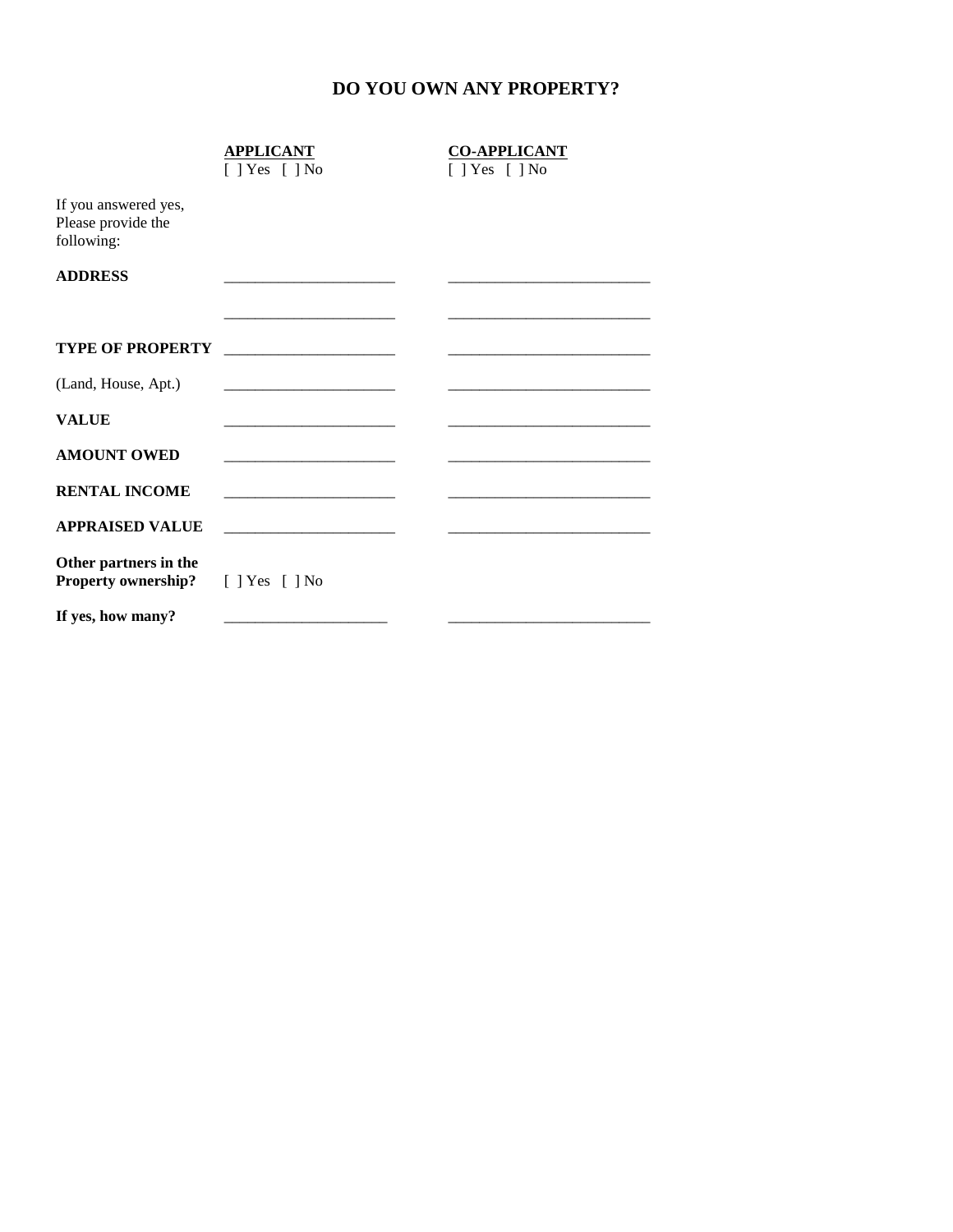#### **AUTHORIZATION TO OBTAIN COPY OF LOAN APPLICATION**

This document provides authorization to the Garfield County Housing Authority to obtain your actual loan documentation from the lender you choose for your financing. You do not need to fill out the name of a lender at this time. Upon signing of the contract for purchase and choosing a lender for your financing, you will need to provide the name of your lender to the Garfield County Housing Authority so that they may obtain a copy of your original loan documents.

The undersigned hereby authorizes my/our lender, \_\_\_\_\_\_\_\_\_\_\_\_\_\_\_\_\_\_\_\_\_\_\_\_\_\_\_\_\_\_\_\_ to furnish a copy of my/our completed loan application to the Garfield County Housing Authority.

\_\_\_\_\_\_\_\_\_\_\_\_\_\_\_\_\_\_\_\_\_\_\_\_\_\_\_\_\_\_ \_\_\_\_\_\_\_\_\_\_\_\_\_\_\_\_\_\_\_\_\_\_\_\_\_\_\_\_\_\_ Applicant Signature Date Co-applicant Signature Date

\_\_\_\_\_\_\_\_\_\_\_\_\_\_\_\_\_\_\_\_\_\_\_\_\_\_\_\_\_\_ \_\_\_\_\_\_\_\_\_\_\_\_\_\_\_\_\_\_\_\_\_\_\_\_\_\_\_\_\_\_

Please print name Please print name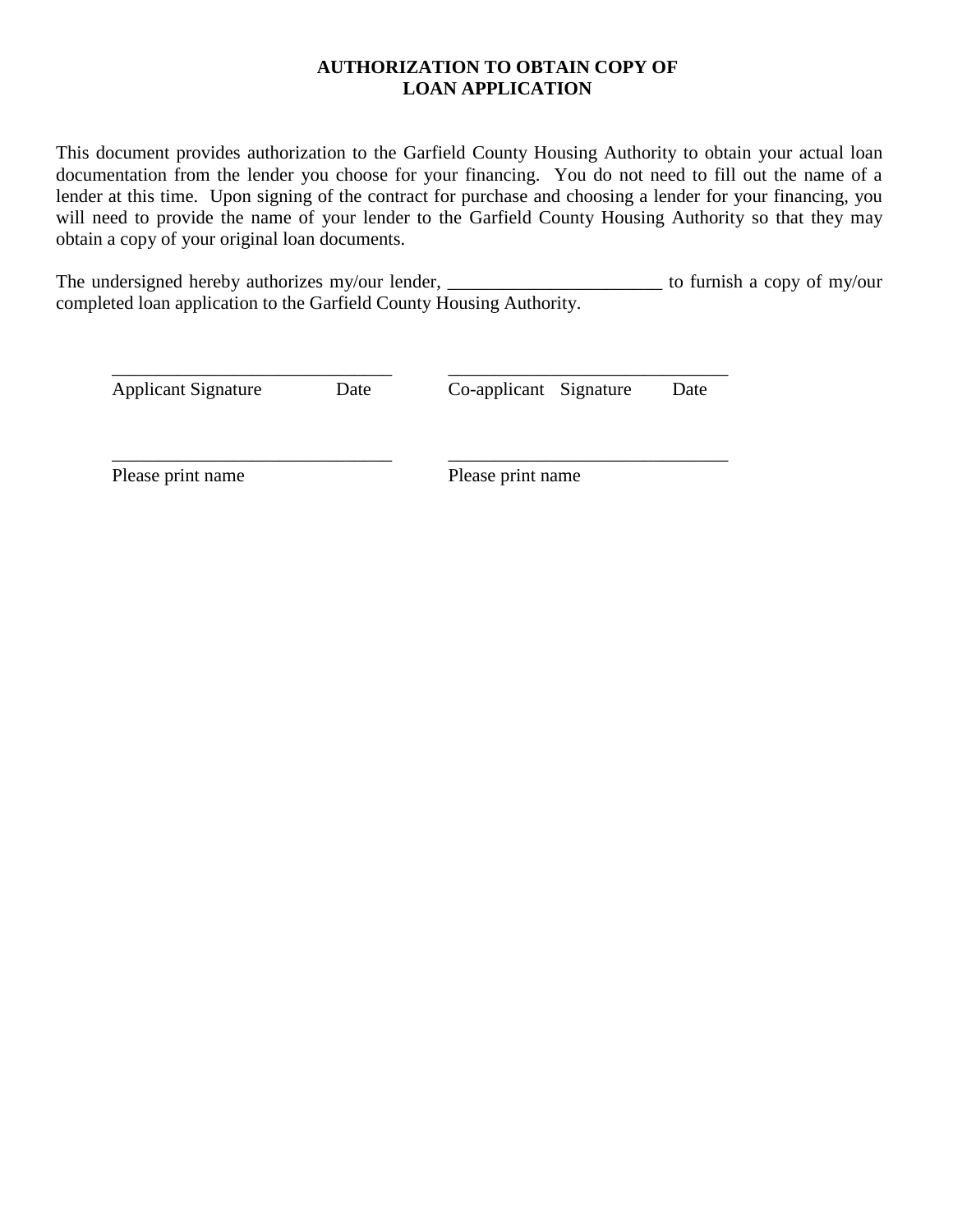#### **CARBONDALE AFFORDABLE HOUSING PROGRAM**

#### **AFFIDAVIT IN COMPLIANCE WITH C.R.S. 24-77.5-101, et. seq.**

I, \_\_\_\_\_\_\_\_\_\_\_\_\_\_\_\_\_\_\_\_\_\_\_\_\_\_\_\_\_\_\_, swear or affirm under penalty of perjury under the laws of the State of Colorado that (check one) \_\_\_\_\_\_\_\_\_\_ I am a United States citizen, or I am a Permanent Resident of the United States, or I am lawfully present in the United States pursuant to Federal law.

I understand that this sworn statement is required by law because I have applied for a public benefit. I understand that state law requires me to provide proof that I am lawfully present in the United States prior to receipt of this public benefit. I further acknowledge that making a false, fictitious, or fraudulent statement or representation in this sworn affidavit is punishable under the criminal laws of Colorado as perjury in the second degree under Colorado Revised Statute 18-8-503 and it shall constitute a separate criminal offense each time a public benefit is fraudulently received.

| Applicant    | Date |  |
|--------------|------|--|
|              |      |  |
|              |      |  |
|              |      |  |
|              |      |  |
|              |      |  |
| Co-applicant | Date |  |
|              |      |  |
|              |      |  |
| Other Adult  | Date |  |
|              |      |  |
|              |      |  |

#### **Note: All adults in household must complete this form**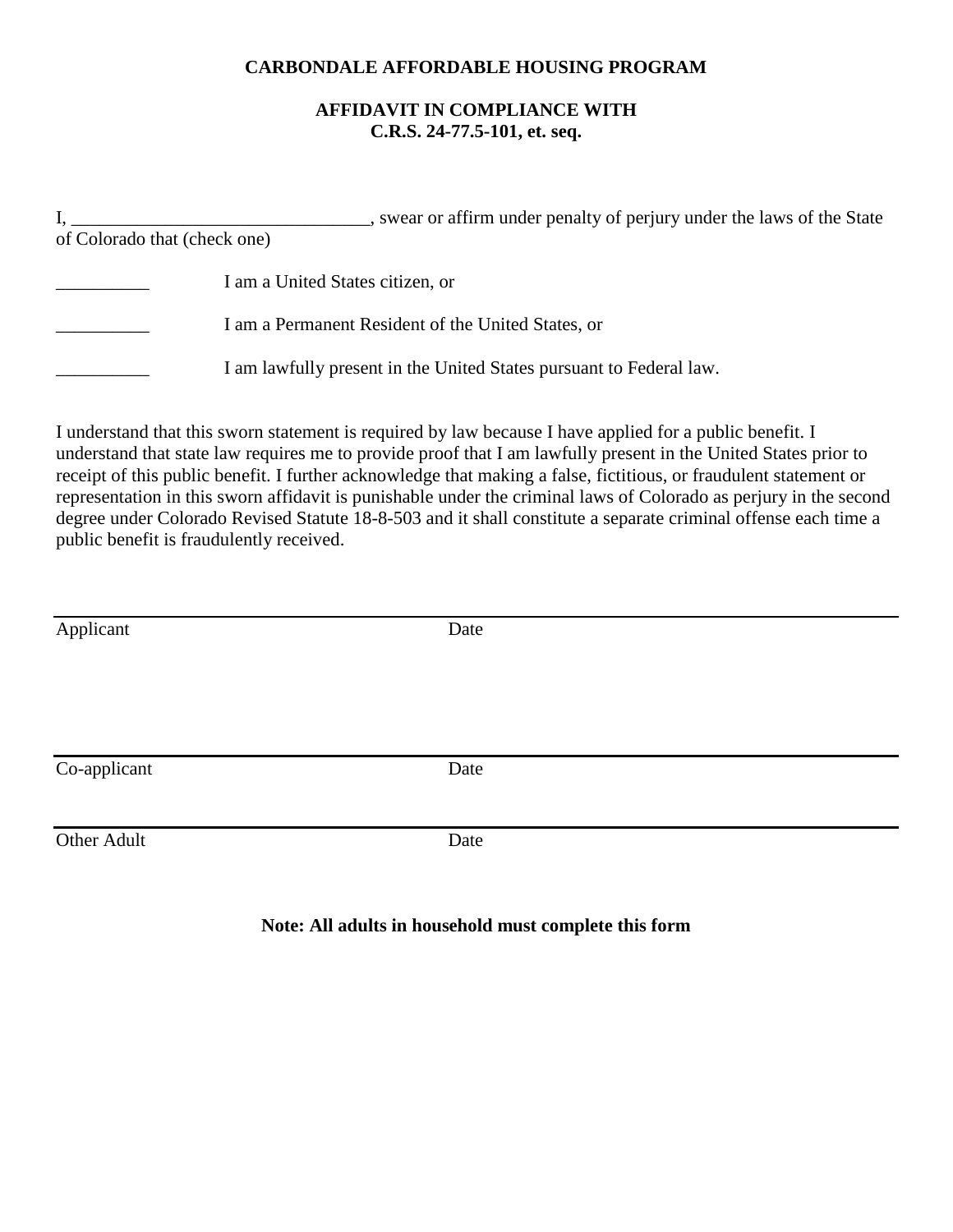#### **CARBONDALE AFFORDABLE HOUSING PROGRAM**

#### **ACCEPTANCE OF GRIEVANCE POLICY**

I, \_\_\_\_\_\_\_\_\_\_\_\_\_\_\_\_\_\_\_\_\_\_\_\_\_\_\_\_\_\_\_\_\_\_\_\_\_\_\_\_, wish to apply with Garfield County Housing Authority (GCHA) to become eligible to purchase affordable housing under the Town of Carbondale Affordable Housing Program. I understand that the affordable unit made available by the Town is administered by GCHA according to rules set forth in the Town of Carbondale Community Housing Guidelines. I recognize that as part of the regulations and guidelines, the staff of GCHA is responsible for making a determination about whether I am eligible to purchase an affordable housing unit, and that the determination is made according to financial criteria set forth in the Town of Carbondale Community Housing Guidelines.

If I do not agree with the determination of the GCHA staff, I recognize that I have the right to file a grievance, which will be heard by the GCHA Board or the Director of Community Planning for Carbondale. I recognize that the Board, Director, or a court may overturn the eligibility decision of the staff of the GCHA.

If I appeal and receive a favorable ruling from the Board, Director, or a court, I hereby acknowledge that my sole remedy will be to have my name put in for the next available unit. I waive my right to seek other damages such as specific performance or monetary compensation for any loss or inconvenience I feel I may have sustained as a result of being determined ineligible. I also waive any claim of attorney's fees if I appeal and prevail.

| Applicant    | Date |
|--------------|------|
|              |      |
|              |      |
| Co-Applicant | Date |
|              |      |
| Other Adult  | Date |
|              |      |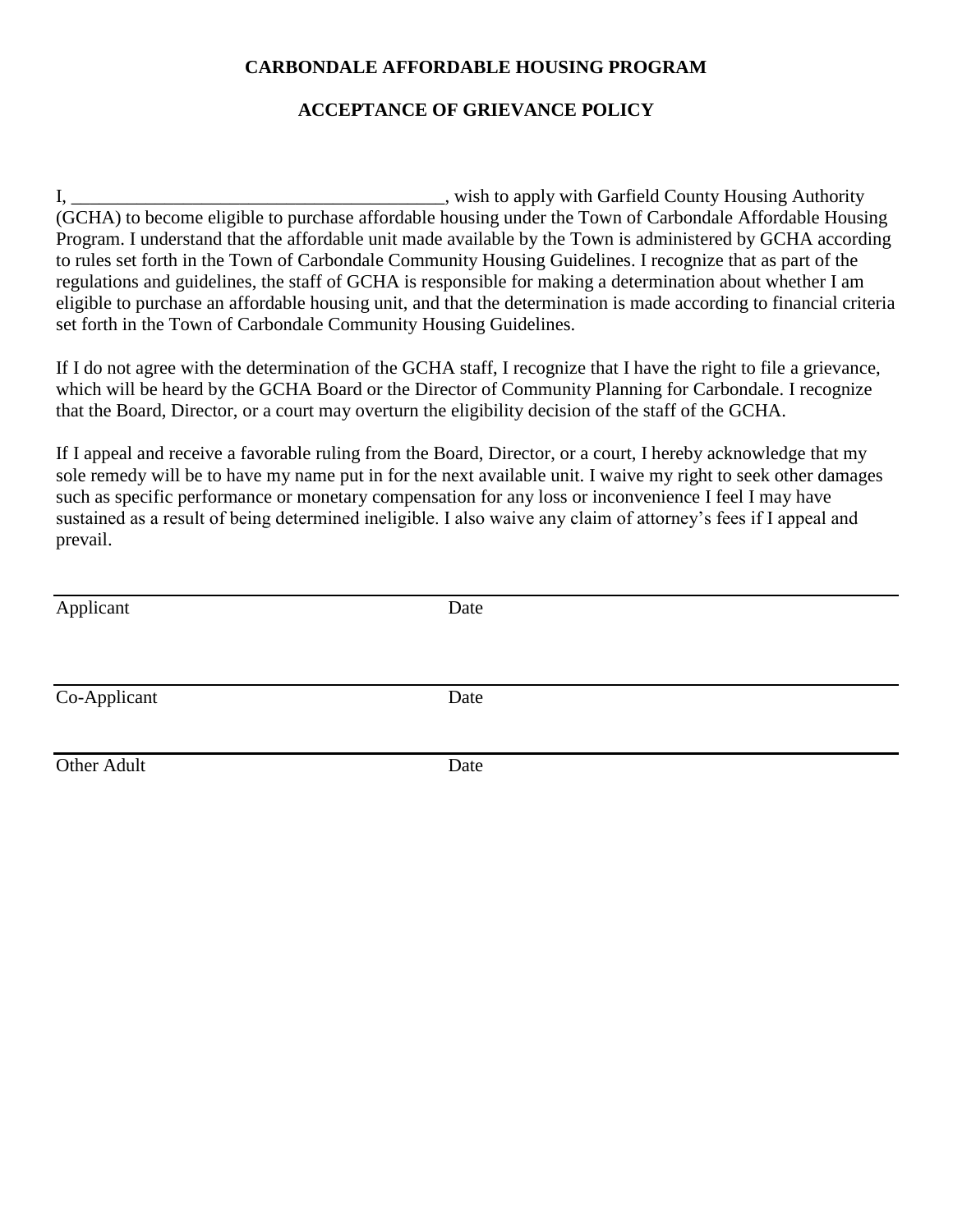#### **CARBONDALE COMMUNITY HOUSING PROGRAM**

## **ACCEPTANCE OF COMMUNITY HOUSING GUIDELINES PROCEDURES**

I understand that the following guidelines apply to me as a purchaser of an affordable housing unit through the Town of Carbondale:

- 1. I acknowledge the unit must be owner occupied.
- 2. As a buyer, I will be responsible for any and all of my closing costs.

**\_\_\_\_\_\_\_\_\_\_\_\_\_\_\_\_\_\_\_\_\_\_\_\_\_\_\_\_\_\_\_\_\_\_\_\_\_\_\_\_\_\_\_\_\_\_\_\_\_\_\_\_\_\_\_\_\_\_\_\_\_\_\_\_\_\_\_\_\_\_\_\_**

- 3. I will comply with the deed restriction and all aspects of the Town of Carbondale Community Housing Regulations and Guidelines.
- **4. This is a Pre-Sale and the Units should be finished in August-September 2020. You should sign a commitment to purchase and provide \$1,000 earnest money within 5 days of the Lottery.**

Applicant Date

\_\_\_\_\_\_\_\_\_\_\_\_\_\_\_\_\_\_\_\_\_\_\_\_\_\_\_\_\_\_\_\_\_\_\_\_\_\_\_\_\_\_\_\_\_\_\_\_\_\_\_\_\_\_\_\_\_\_\_\_\_\_\_\_\_\_\_\_\_\_\_\_ Co-Applicant Date